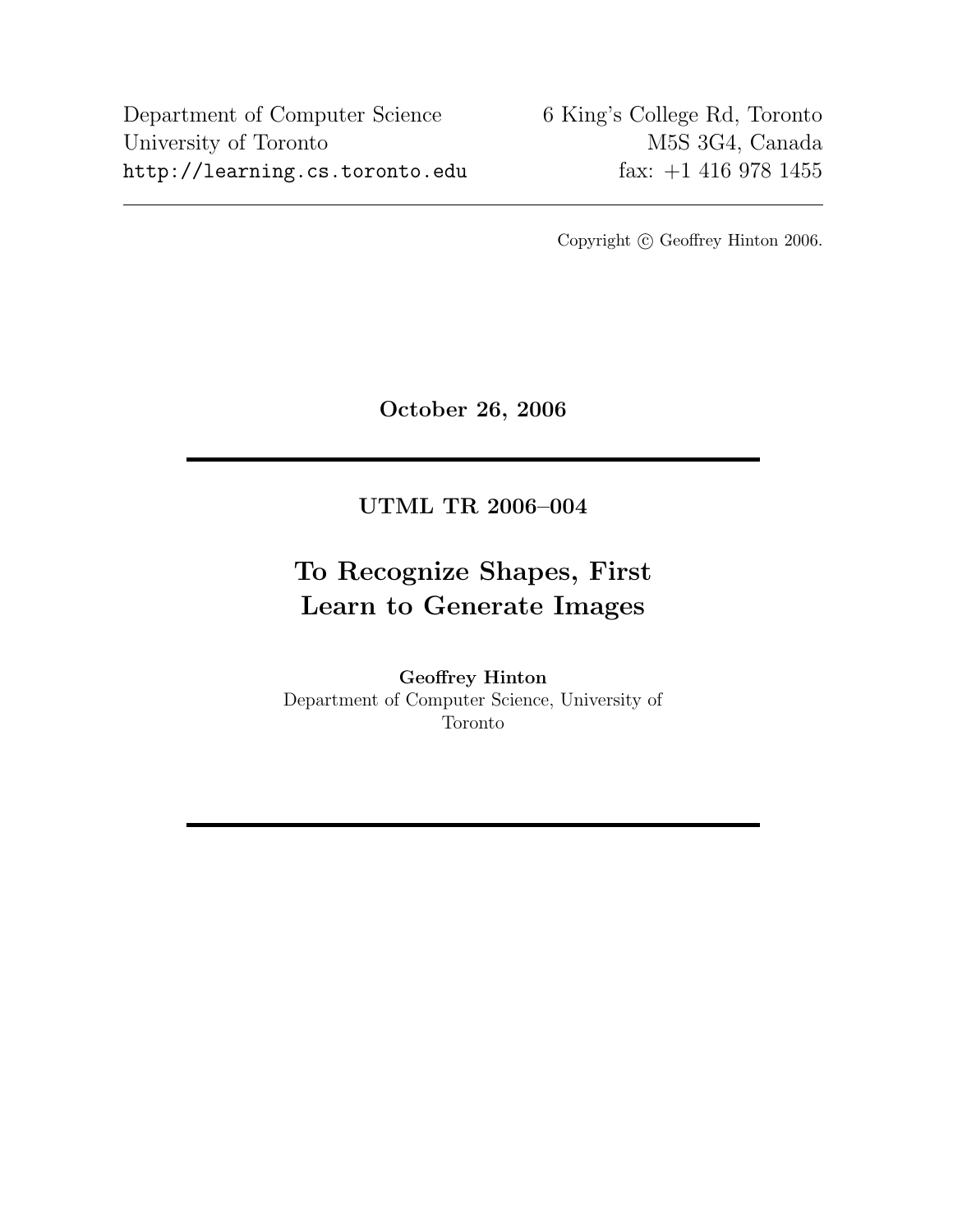## To Recognize Shapes, First Learn to Generate Images

Geoffrey Hinton Department of Computer Science University of Toronto  $\&$ Canadian Institute for Advanced Research

October 26, 2006

The uniformity of the cortical architecture and the ability of functions to move to different areas of cortex following early damage strongly suggests that there is a single basic learning algorithm for extracting underlying structure from richly-structured, highdimensional sensory data. There have been many attempts to design such an algorithm, but until recently they all suffered from serious computational weaknesses. This chapter describes several of the proposed algorithms and shows how they can be combined to produce hybrid methods that work efficiently in networks with many layers and millions of adaptive connections.

#### Five strategies for learning multilayer networks

Half a century ago, Oliver Selfridge (Selfridge, 1958) proposed a pattern recognition system called "Pandemonium" consisting of multiple layers of feature detectors. His actual proposal contained a considerable amount of detail about what each of the layers would compute but the basic idea was that each feature detector would be activated by some familiar pattern of firing among the feature detectors in the layer below. This would allow the layers to extract more and more complicated features culminating in a top layer of detectors that would fire if and only if a familiar object was present in the visual input. Over the next 25 years, many attempts were made to find a learning algorithm that would be capable of discovering appropriate connection strengths (weights) for the feature detectors in every layer. Learning the weights of a single feature detector is quite easy if we are given both the inputs to the feature detector and its desired firing behaviour, but learning is much more difficult if we are not told how the intermediate layers of feature detectors ought to behave. These intermediate feature detectors are called "hidden units" because their desired states cannot be observed. There are several strategies for learning the incoming weights of the hidden units.

The first strategy is denial. If we assume that there is only one layer of hidden units, it is often possible to set their incoming weights by hand using domain-specific knowledge. So the problem of learning hidden units does not exist. Within neuroscience, the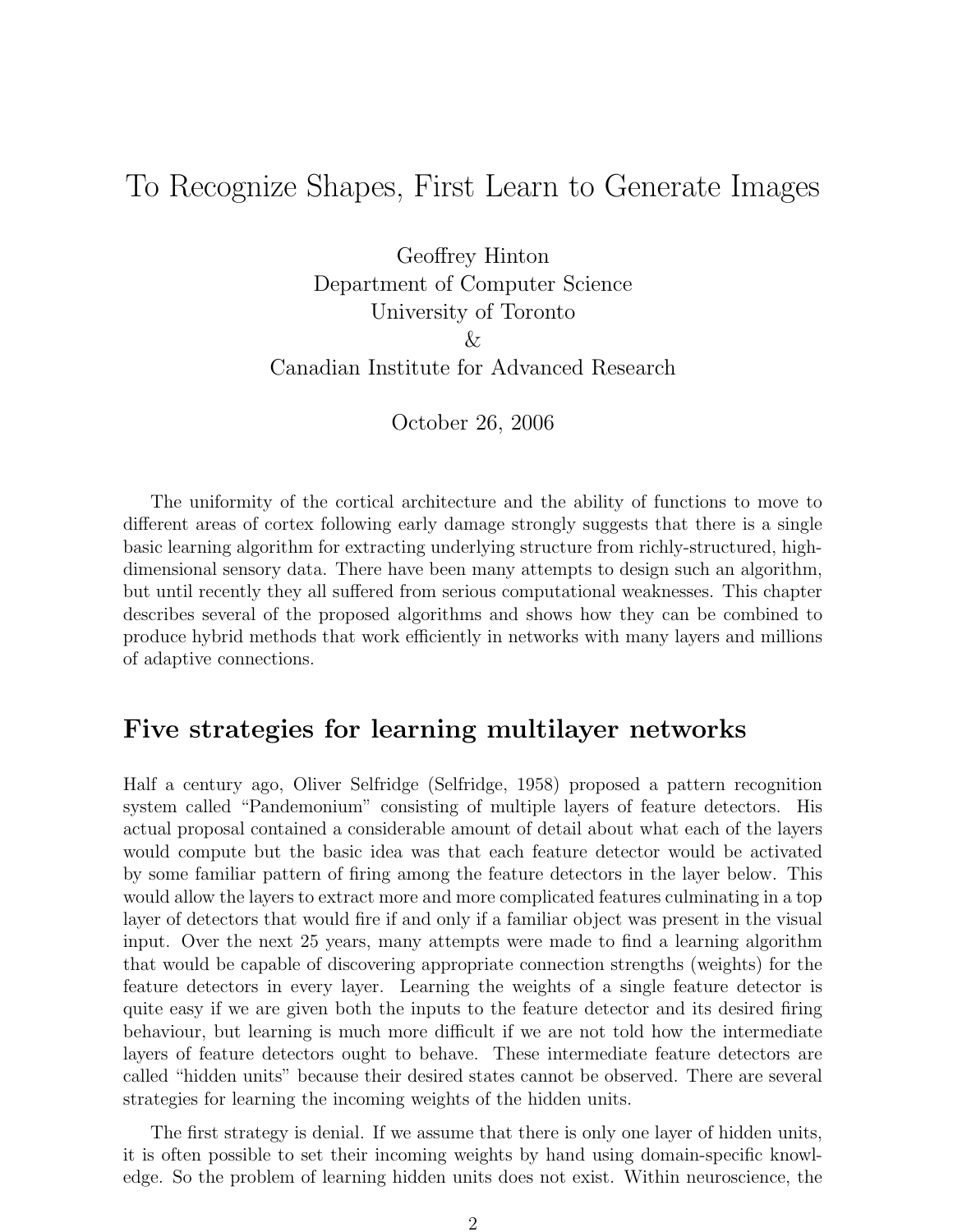equivalent of using hand-coded features is to assume that the receptive fields of feature detectors are specified innately – a view that is increasingly untenable (Merzenich et al., 1983; Sharma et al., 2000; Karni et al., 1994). Most of the work on perceptrons (Rosenblatt, 1962; Minsky and Papert, 1969) used hand-coded feature detectors, so learning only occurred for the weights from the feature detectors to the final decision units whose desired states were known. To be fair to Rosenblatt, he was well aware of the limitations of this approach – he just didn't know how to learn multiple layers of features efficiently. The current version of denial is called "support vector machines" (Vapnik, 2000). These come with a fixed, non-adaptive recipe for converting a whole training image into a feature and a clever optimization technique for deciding which training cases should be turned into features and how these features should be weighted. Their main attraction is that the optimization method is guaranteed to find the global minimum. They are inadequate for tasks like 3-D object recognition that cannot be solved efficiently using a single layer of feature detectors (LeCun et al., 2004) but they work undeniably well for many of the simpler tasks that are used to evaluate machine learning algorithms (Decoste and Schoelkopf, 2002).

The second strategy is based on an analogy with evolution – randomly jitter the weights and save the changes that cause the performance of the whole network to improve. This is attractive because it is easy to understand, easy to implement in hardware (Jabri and Flower, 1992), and it works for almost any type of network. But it is hopelessly inefficient when the number of weights is large. Even if we only change one weight at a time, we still have to classify a large number of images to see if that single change helps or hurts. Changing many weights at the same time is no more efficient because the changes in other weights create noise that prevents each weight from detecting what effect it has on the overall performance. The evolutionary strategy can be significantly improved by applying the jitter to the activities of the feature detectors rather than to the weights (Mazzoni et al., 1991; Seung, 2003), but it is still an extremely inefficient way to discover gradients. Even blind evolution must have stumbled across a better strategy than this.

The third strategy is procrastination. Instead of learning feature detectors that are designed to be helpful in solving the classification problem, we can learn a layer of feature detectors that capture interesting regularities in the input images and put off the classification problem until later. This strategy can be applied recursively: We can learn a second layer of feature detectors that capture interesting regularities in the patterns of activation of the first layer detectors, and so on for as many layers as we like. The hope is that the features in the higher layers will be much more useful for classification than the raw inputs or the features in lower layers. As we shall see, this is not just wishful thinking. The main difficulties with the layer-by-layer strategy are that we need a quantitative definition of what it means for a regularity to be "interesting" and we need a way of ensuring that different feature detectors within a layer learn to detect different regularities even if they receive the same inputs.

The fourth strategy is to use calculus. To apply this strategy we need the output of each hidden unit to be a smooth function of the inputs it receives from the layer below. We also need a cost function that measures how poorly the network is performing. This cost function must change smoothly with the weights, so the number of classification errors is not the right function. For classification tasks, we can interpret the outputs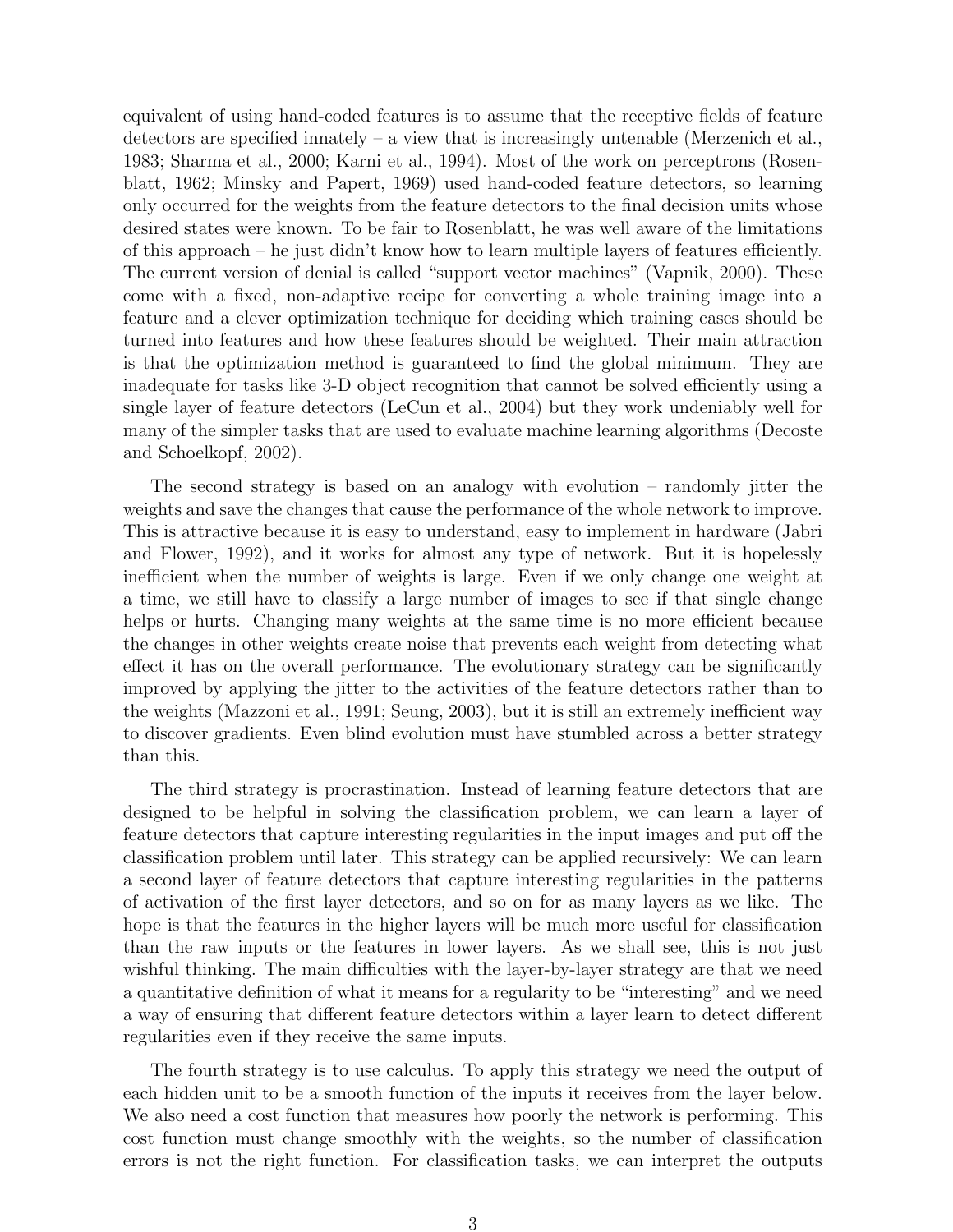of the top-level units as class probabilities and an appropriate cost function is then the cross-entropy which is the negative log probability that the network assigns to the correct class. Given appropriate hidden units and an appropriate cost function, the chain rule can be used to compute how the cross-entropy changes as each weight in the network is changed. This computation can be made very efficient by first computing, for each hidden unit, how the cross-entropy changes as the activity of that hidden unit is changed. This is known as backpropagation because the computation starts at the output layer and proceeds backwards through the network one layer at a time. Once we know how the activity of a hidden unit affects the cross-entropy on each training case we have a surrogate for the desired state of the hidden unit and it is easy to change the incoming weights to decrease the sum of the cross-entropies on all the training cases. Compared with random jittering of the weights or feature activations, backpropagation is more efficient by a factor of the number of weights or features in the network.

Backpropagation was discovered independently by several different researchers (Bryson and Ho, 1975; Werbos, 1974; Parker, 1985; LeCun, 1985; Rumelhart et al., 1986) and it was the first effective way to learn neural networks that had one or more layers of adaptive hidden units. It works very well for tasks such as the recognition of handwritten digits (LeCun et al., 1998; Simard et al., 2003), but it has two serious computational problems that will be addressed in this chapter. First, it is necessary to choose initial random values for all the weights. If these values are small, it is very difficult to learn deep networks because the gradients decrease multiplicatively as we backpropagate through each hidden layer. If the initial values are large, we have randomly chosen a particular region of the weight-space and we may well become trapped in a poor local optimum within this region. Second, the amount of information that each training case provides about the mapping between images and classes is at most the log of the number of possible classes. This means that large networks require a large amount of labeled training data if they are to learn weights that generalize well to novel test cases.

Many neuroscientists treat backpropagation with deep suspicion because it is not at all obvious how to implement it in cortex. In particular, it is hard to see how a single neuron can communicate both its activity and the deriviative of the cost function with respect to its activity. It seems very unlikely, however, that hundreds of millions of years of evolution have failed to find an effective way of tuning lower-level feature detectors so that they provide the outputs that higher-level detectors need in order to make the right decision.

The fifth and last strategy in this survey was designed to allow higher-level feature detectors to communicate their needs to lower-level ones whilst also being easy to implement in layered networks of stochastic, binary neurons that have activation states of 1 or 0 and turn on with a probability that is a smooth non-linear function of the total input they receive:

$$
p(s_j = 1) = \frac{1}{1 + \exp(-b_j - \sum_i s_i w_{ij})}
$$
(1)

where  $s_i$  and  $s_j$  are the binary activities of units i and j,  $w_{ij}$  is the weight on the connection from i to j, and  $b_j$  is the bias of unit j. Imagine that the training data was generated top-down by a multilayer "graphics" model of the type shown in figure 1. The binary state of a hidden unit that was actually used to generate an image topdown could then be used as its desired state when learning the bottom-up "recognition"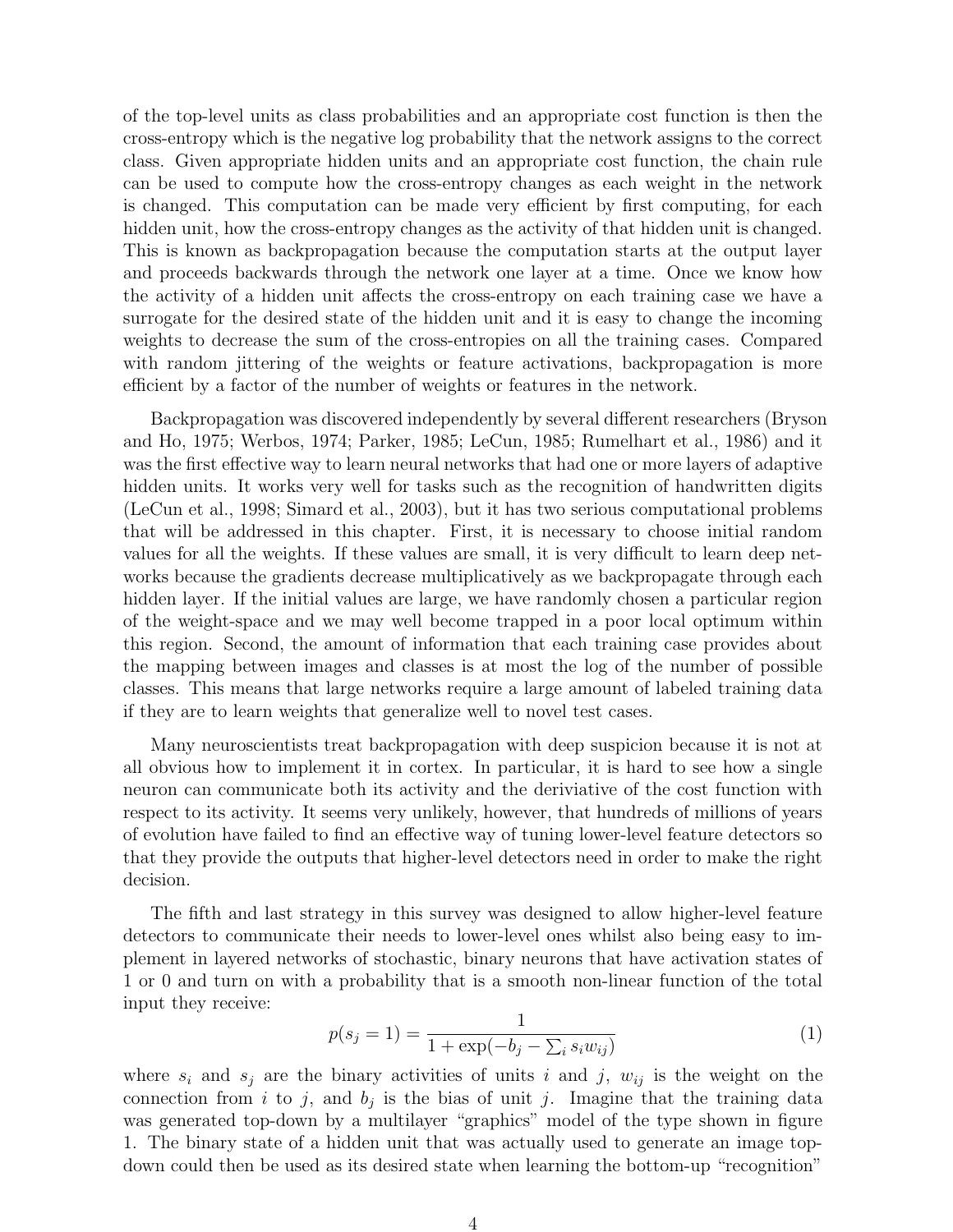weights. At first sight, this idea of using top-down "generative" connections to provide desired states for the hidden units does not appear to help because we now have to learn a graphics model that can generate the training data. If, however, we already had some good recognition connections we could use a bottom-up pass from the real training data to activate the units in every layer and then we could learn the generative weights by trying to reconstruct the activities in each layer from the activities in the layer above. So we have a chicken-and-egg problem: Given the generative weights we can learn the recognition weights and given the recognition weights we can learn the generative weights. It turns out that we can learn both sets of weights by starting with small random values and alternating between two phases of learning. In the "wake" phase, the recognition weights are used to drive the units bottom-up, and the binary states of units in adjacent layers can then be used to train the generative weights. In the "sleep" phase, the topdown generative connections are used to drive the network, so it produces fantasies from its generative model. The binary states of units in adjacent layers can then be used to learn the bottom-up recognition connections (Hinton et al., 1995). The learning rules are very simple. During the wake phase, a generative weight,  $g_{kj}$ , is changed by

$$
\Delta g_{kj} = \epsilon s_k (s_j - p_j) \tag{2}
$$

where unit k is in the layer above unit j,  $\epsilon$  is a learning rate and  $p_j$  is the probability that unit  $j$  would turn on if it were being driven by the current states of the units in the layer above using the current generative weights. During the sleep phase, a recognition weight,  $w_{ij}$ , is changed by

$$
\Delta w_{ij} = \epsilon s_i (s_j - q_j) \tag{3}
$$

where  $q_j$  is the probability that unit j would turn on if it were being driven by the current states of the units in the layer below using the current recognition weights.

The rest of this chapter shows that the performance of both backpropagation (strategy four) and the "wake-sleep" algorithm (strategy five) can be greatly improved by using a "pre-training" phase in which unsupervised layer-by-layer learning is used to make the hidden units in each layer represent regularities in the patterns of activity of units in the layer below (strategy three). With this type of pretraining, it is finally possible to learn deep, multilayer networks efficiently and to demonstrate that they are better at classification than shallow methods.

### Learning feature detectors with no supervision

Classification of isolated, normalized shapes like those shown in figure 2 has been one of the paradigm tasks for demonstrating the pattern recognition abilities of artificial neural networks. The connection weights in a multi-layer network are typically initialized by using small random values which are then iteratively adjusted by backpropagating the difference between the desired output of the network on each training case and the output that it actually produces on that training case. To prevent the network from modeling accidental regularities that arise from the random selection of training examples, it is common to stop the training early or to impose a penalty on large connection weights. This improves the final performance of the network on a test set, but it is not nearly as effective as using a more intelligent strategy for initializing the weights.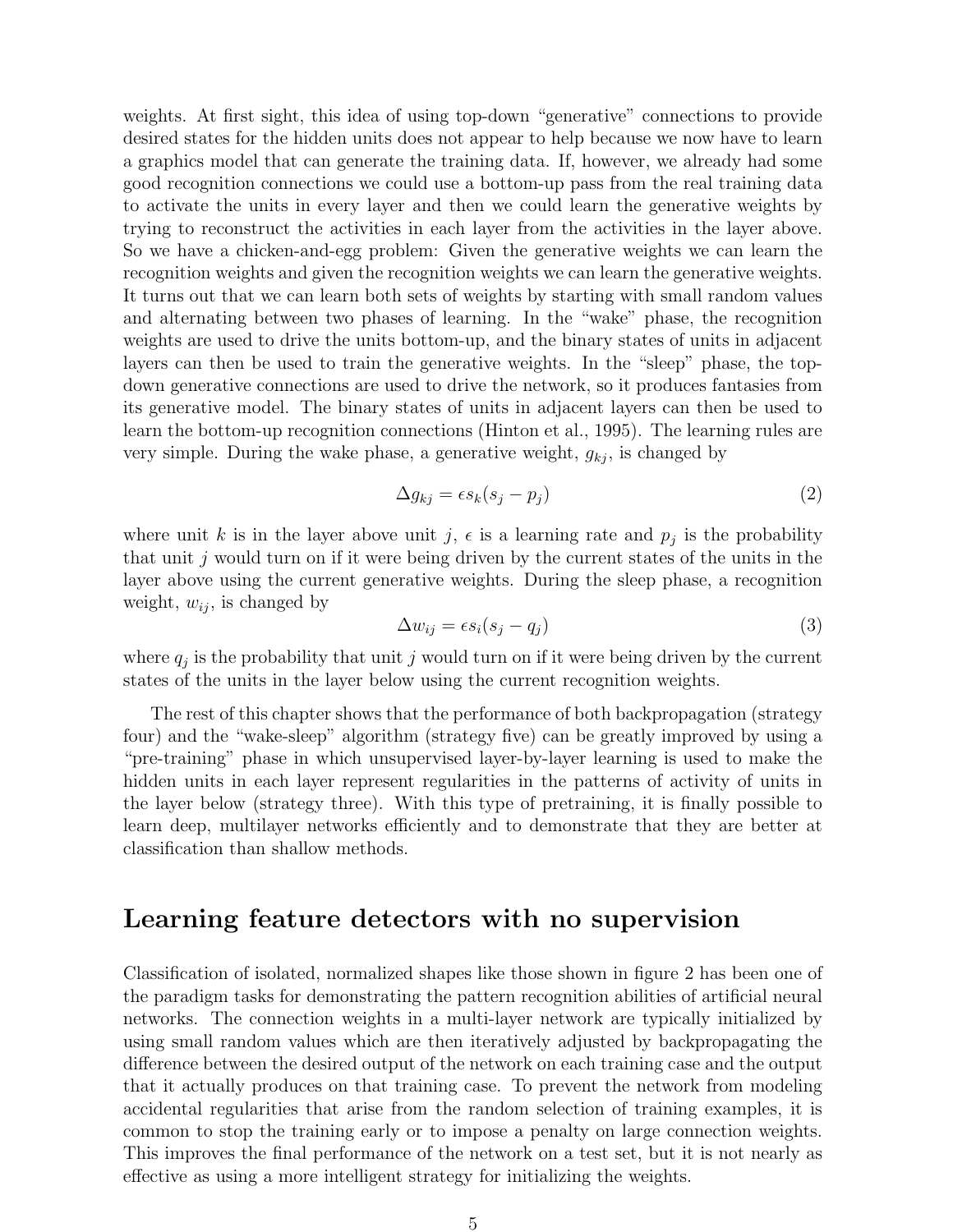

Figure 1: This shows a three-layer neural network. Activities in the bottom layer represent the sensory input and activities in higher layers learn to represent the causes of the sensory input. The bottom-up "recognition" connections convert the sensory input into an internal representation. They can be trained by assuming that they are trying to invert a generative process (like computer graphics) that converts hidden causes into sensory data. The assumed generative process is represented in the top-down "generative" connections and it too is learned just by observing sensory data.

A discriminative training procedure like backpropagation ignores the structure in the input and only tries to model the way in which the output depends on the input. This is a bad idea if the input contains a lot of structure that can be modeled by latent variables and the output is a class label that is more simply related to these latent variables than it is to the raw input. Consider, for example, a set of images of a dog. Latent variables such as the position, size, shape and color of the dog are a good way of explaining the complicated, higher-order correlations between the individual pixel intensities, and some of these latent variables are very good predictors of the class label. In cases like this, it makes sense to start by using unsupervised learning to discover latent variables *(i.e.*) features) that model the structure in the ensemble of training images. Once a good set of features has been found using unsupervised learning, discriminative learning can then be used to model the dependence of the class label on the features and to fine-tune the features so that they work better for discrimination. The features are then determined mainly by the input images, which contain a lot of information, and only slightly by the labels which typically contain much less information.

#### Learning one layer of feature detectors

Images composed of binary pixels can be modeled by using a "Restricted Boltzmann machine" (RBM) that uses a layer of binary feature detectors to model the higherorder correlations between pixels. If there are no direct interactions between the feature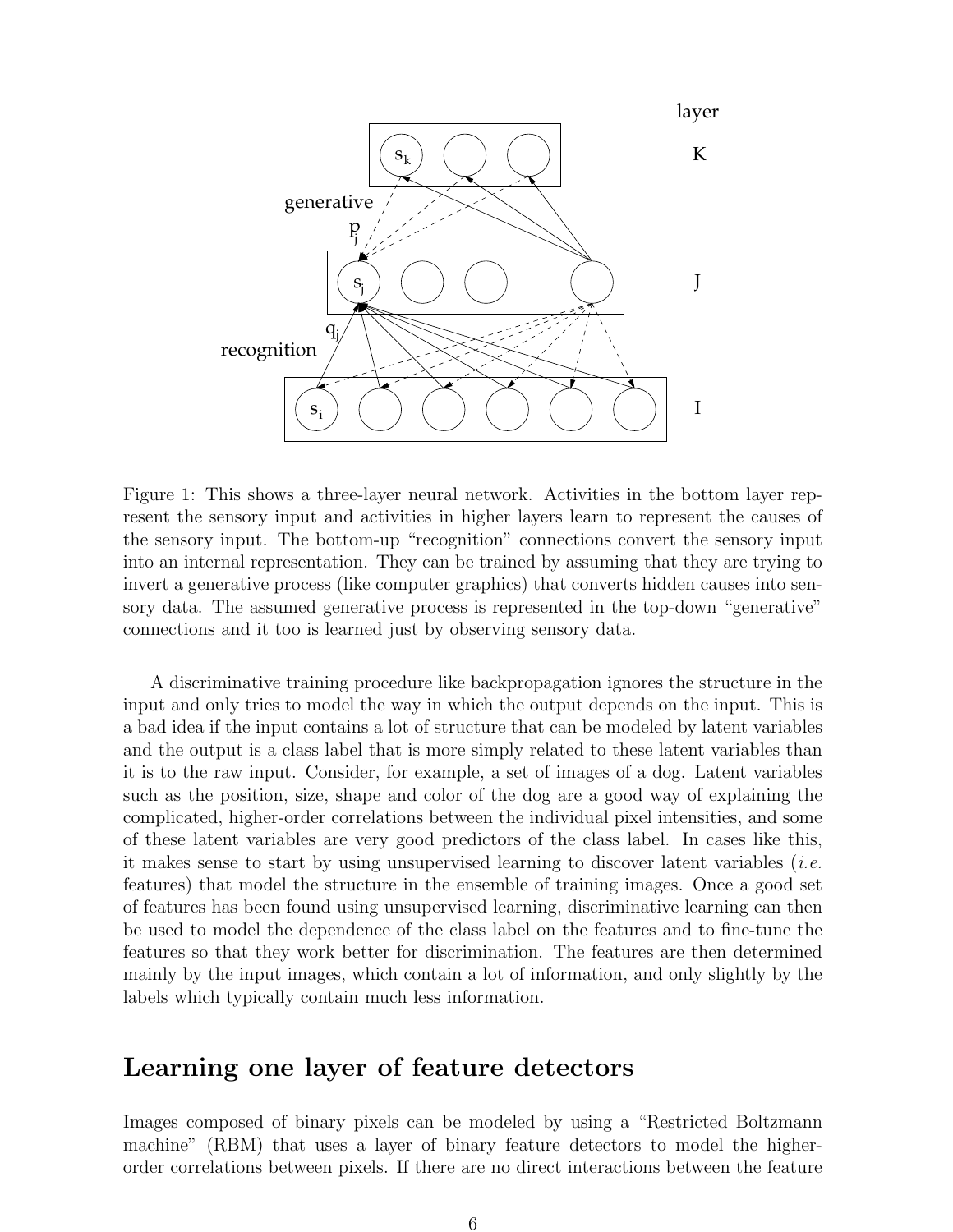

Figure 2: Some examples of real handwritten digits that are hard to recognize. A neural network described at the end of this chapter gets all of these examples right, even though it has never seen them before. However, it is not confident about its classification for any of these examples. The true classes are arranged in standard scan order.

detectors and no direct interactions between the pixels, there is a simple and efficient way to learn a good set of feature detectors from a set of training images (Hinton, 2002). We start with zero weights on the symmetric connections between each pixel  $i$  and each feature detector j. Then we repeatedly update each weight,  $w_{ij}$ , using the difference between two measured, pairwise correlations

$$
\Delta w_{ij} = \epsilon \left( \langle s_i s_j \rangle_{data} - \langle s_i s_j \rangle_{recon} \right) \tag{4}
$$

where  $\epsilon$  is a learning rate,  $\langle s_i s_j \rangle_{data}$  is the frequency with which pixel i and feature detector j are on together when the feature detectors are being driven by images from the training set and  $\langle s_i s_j \rangle_{recon}$  is the corresponding frequency when the feature detectors are being driven by reconstructed images. A similar learning rule can be use dfor the biases.

Given a training image, we set the binary state,  $s_j$ , of each feature detector to be 1 with probability

$$
p(s_j = 1) = \frac{1}{1 + \exp(-b_j - \sum_{i \in \text{pixels}} s_i w_{ij})}
$$
\n
$$
(5)
$$

where  $b_j$  is the bias of j and  $s_i$  is the binary state of pixel i. Once binary states have been chosen for the hidden units we produce a "reconstruction" of the training image by setting the state of each pixel to be 1 with probability

$$
p(s_i = 1) = \frac{1}{1 + \exp(-b_i - \sum_{j \in \text{features}} s_j w_{ij})}
$$
(6)

On  $28 \times 28$  pixel images of handwritten digits like those shown in figure 2, good features can be found by using 100 passes through a training set of 50,000 images, with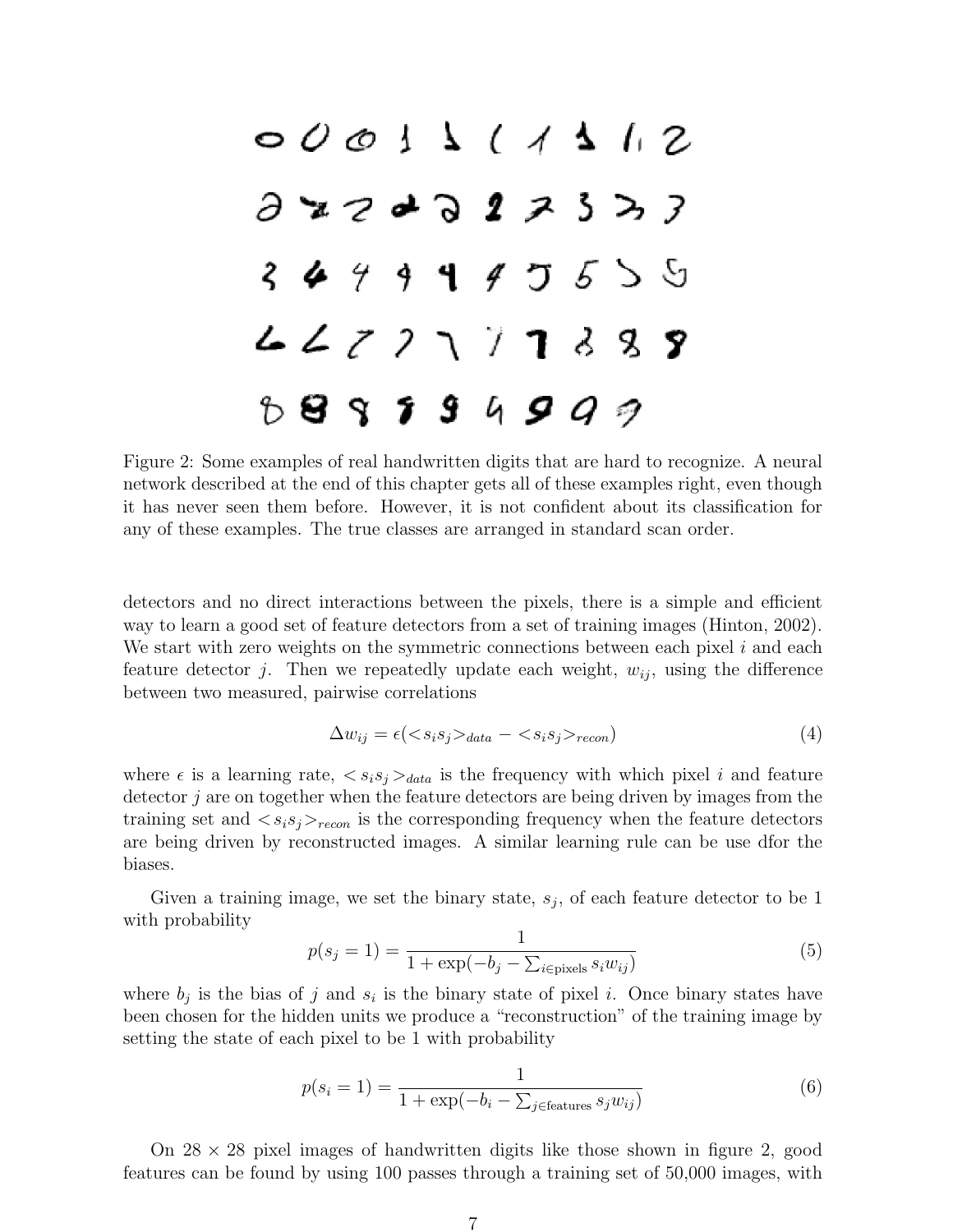

Figure 3: The receptive fields of some feature detectors. Each gray square shows the incoming weights to one feature detector from all the pixels. Pure white means a positive weight of at least 3 and pure black means a negative weight of at least −3. Most of the feature detectors learn highly localized receptive fields.

the weights being updated after every 100 images using the pixel-feature correlations measured on selected subset of the features that are learned. Some features have an on-center off-surround structure (or the reverse) and these are a good way to model the simple fact that if a pixel is on, nearby pixels tend to be on. Some features detect parts of strokes, and they typically inhibit the region of the image that is further from the center than the stroke fragment. Some features, which look more like fingerprints, encode the phase and amplitude of high-frequency fourier components of a large part of the whole image. These features tend to turn on about half the time and can be eliminated by forcing features to only turn on rarely (Ranzato et al., 2007). The three features with unnaturally sharp black lines capture the fact that if a pixel is on, pixels that are more than 20 rows above or below it cannot be on because of the way the data was normalized.

The learned weights and biases of the features implicitly define a probability distribution over all possible binary images. Sampling from this distribution is difficult, but it can be done by using "alternating Gibbs sampling". This starts with a random image and then alternates between updating all of the features in parallel using Eq. 5 and updating all of the pixels in parallel using Eq. 6. After Gibbs sampling for sufficiently long, the network reaches "thermal equilibrium". The states of pixels and features detectors still change, but the probability of finding the system in any particular binary configuration does not.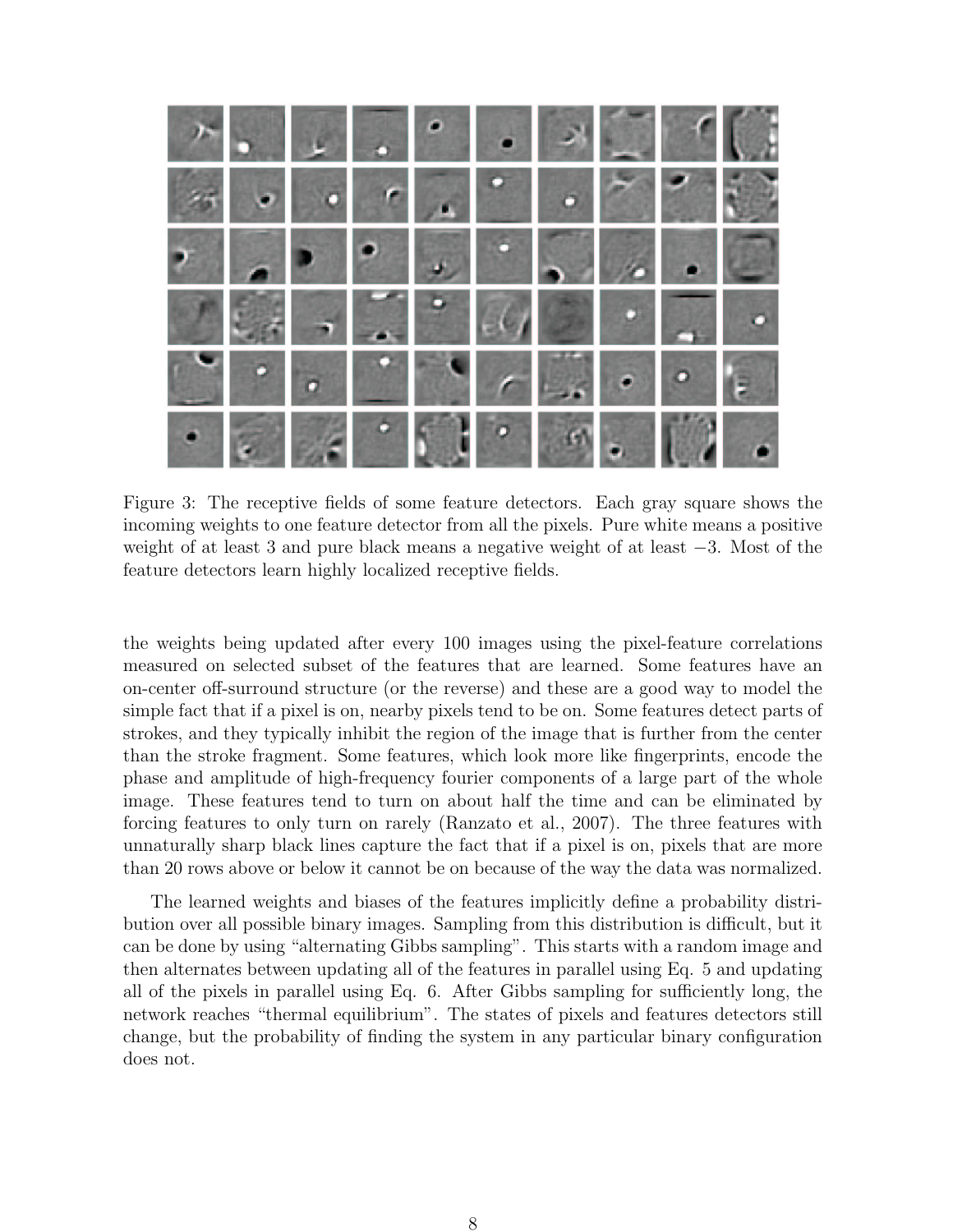### A greedy learning algorithm for multiple hidden layers

A single layer of binary features is not the best way to model the structure in a set of images. After learning the first layer of feature detectors, a second layer can be learned in just the same way by treating the existing feature detectors, when they are being driven by training images, as if they were data. To reduce noise in the learning signal, the binary states of feature detectors (or pixels) in the "data" layer are replaced by their real-valued probabilities of activation when learning the next layer of feature detectors, but the new feature detectors have binary states to limit the amount of information they can convey. This greedy, layer-by-layer learning can be repeated as many times as desired. To justify this layer-by-layer approach, it would be good to show that adding an extra layer of feature detectors always increases the probability that the overall generative model would generate the training data. This is almost true: Provided the number of feature detectors does not decrease and their weights are initialized correctly, adding an extra layer is guaranteed to raise a lower bound on the log probability of the training data (Hinton et al., 2006). So after learning several layers there is good reason to believe that the feature detectors will have captured many of the statistical regularities in the set of training images and we can now test the hypothesis that these feature detectors will be useful for classification.

### Using backpropagation for discriminative fine-tuning

After greedily learning layers of 500, 500, and 2000 feature detectors without using any information about the class labels, gentle backpropagation was used to fine-tune the weights for discrimination. This produced much better classification performance on test data than using backpropagation without the initial, unsupervised phase of learning. The MNIST data set used for these experiments has been used as a benchmark for many years and many different researchers have tried using many different learning methods, including variations of backpropagation in nets with different numbers of hidden layers and different numbers of hidden units per layer.

There are several different versions of the MNIST learning task. In the most difficult version, the learning algorithm is not given any prior knowledge of the geometry of images and it is forbidden to increase the size of the training set by using small affine or elastic distortions of the training images. Consequently, if the same random permutation is applied to the pixels of every training and test image, the performance of the learning algorithm will be unaffected. For this reason, this is called the "permutation invariant" version of the task. So far as the learning algorithm is concerned, each  $28 \times 28$  pixel image is just a vector of 784 numbers that has to be given one of 10 labels. The best published backpropagation error rate for this version of the task is  $1.6\%$  (Platt *et. al.*). Support vector machines can achieve 1.4% (Decoste and Schoelkopf, 2002). Table 1 shows that the error rate of backpropagation can be reduced to about 1.12% if it is only used for fine-tuning features that are originally discovered by layer-by-layer pretraining.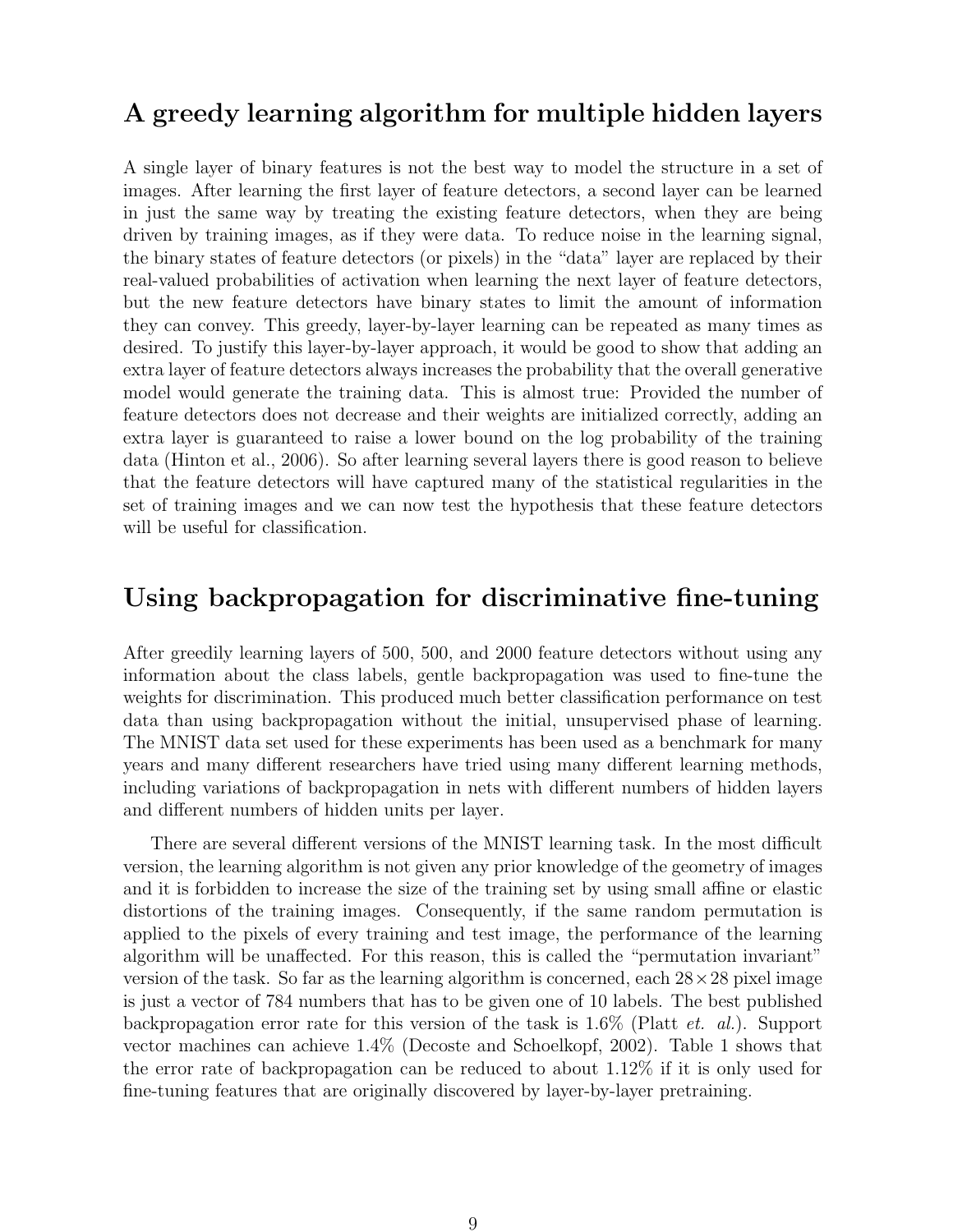#### Details of the discriminative fine-tuning procedure

Using three different splits of the 60,000 image training set into 50,000 training examples and 10,000 validation examples, the greedy learning algorithm was used to initialize the weights and biases and gentle backpropagation was then used to fine-tune the weights. After each sweep through the training set (which is called an "epoch"), the classification error rate was measured on the validation set. Training was continued until two conditions were satisfied. The first condition involved the average cross-entropy error on the validation set. This is the quantity that is being minimized by the learning algorithm so it always falls on the training data. On the validation data, however, it starts rising as soon as overfitting occurs. There is strong tendency for the number of classification errors to continue to fall after the cross-entropy has bottomed-out on the validation data, so the first condition is that the learning must have already gone past the minimum of the cross-entropy on the validation set. It is easy to detect when this condition is satisfied because the cross-entropy changes very smoothly during the learning. The second condition involved the number of errors on the validation set. This quantity fluctuates unpredictably, so the criterion was that the minimum value observed so far should have occurred at least 10 epochs ago. Once both conditions were satisfied, the weights and biases were restored to the values they had when the number of validation set errors was at its minimum, and performance on the 10,000 test cases was measured. As shown in table 1, this gave test error rates of 1.22% 1.16% and 1.24% on the three different splits. The fourth line of the table shows that these error rates can be reduced to 1.10% by multiplying together the three probabilities that the three nets predict for each digit class and picking the class with the maximum product.

Once the performance on the validation set has been used to find a good set of weights, the cross-entropy error on the *training* set is recorded. Performance on the test data can then be further improved by adding the validation set to the training set and continuing the training until the cross-entropy on the expanded training set has fallen to the value it had on the original training set for the weights selected by the validation procedure. As shown in table 1 this eliminates about 8% of the errors. Combining the predictions of all three models produces less improvement than before because each model has now seen all of the training data. The final line of table 1 shows that backpropagation in this relatively large network gives much worse results if no pretraining is used. For this last experiment, the stopping criterion was set to be the average of the stopping criteria from the previous experiments.

To avoid making large changes to the weights found by the pretraining, the backpropagation stage of learning used a very small learning rate which made it very slow, so a new trick was introduced which sped up the learning by about a factor of three. Most of the computational effort is expended computing the almost non-existent gradients for "easy" training cases that the network can already classify confidently and correctly. It is tempting to make a note of these easy cases and then just ignore them, checking every few epochs to see if the cross-entropy error on any of the ignored cases has become significant. This can be done without changing the expected value of the overall gradient by using a method called importance sampling. Instead of being completely ignored, easy cases are selected with a probability of 0.1, but when they are selected, the computed gradients are multiplied by 10. Using more extreme values like 0.01 and 100 is dangerous because a case that used to be easy might have developed a large gradient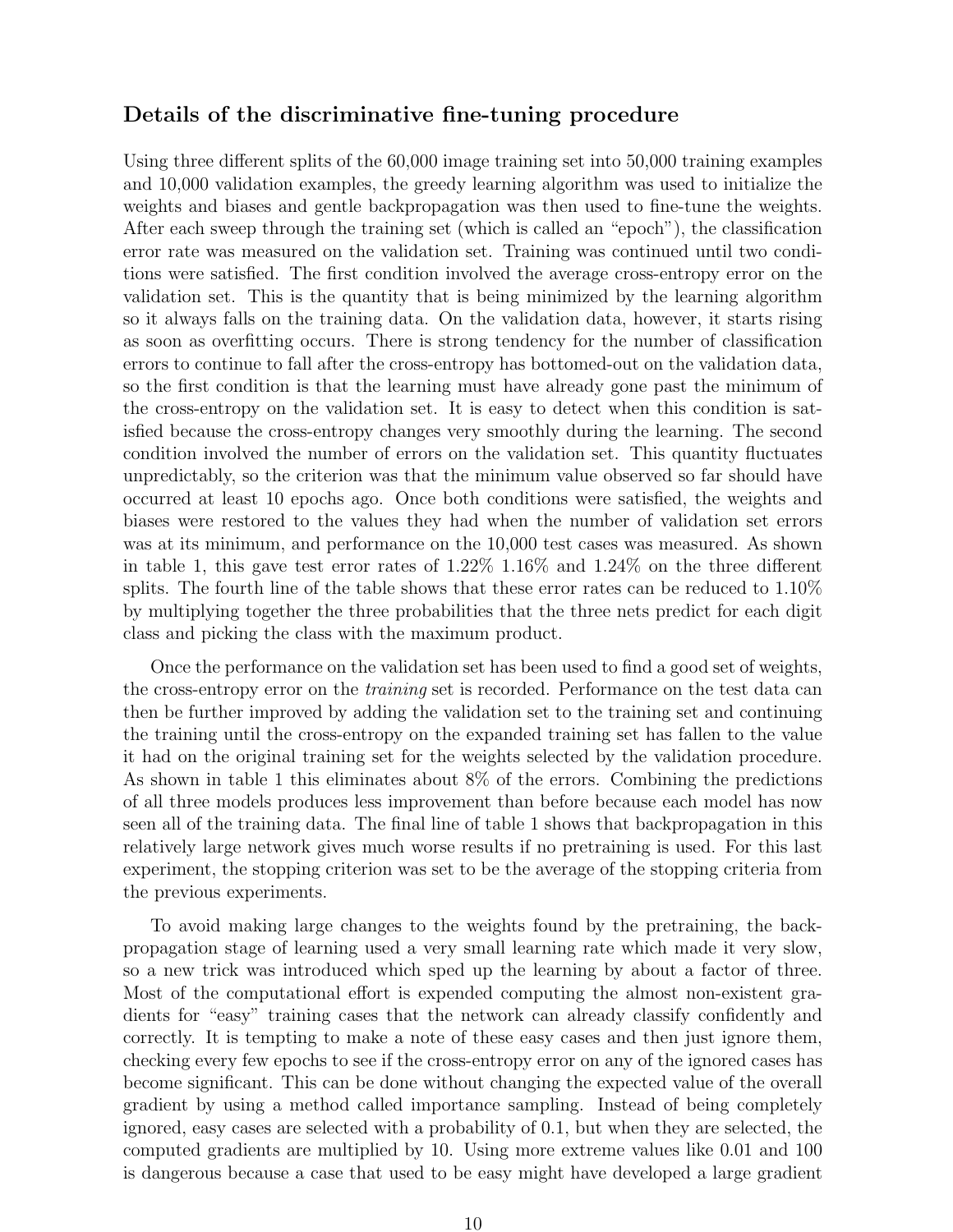| pre-        | backprop | train     | train   | train          | valid.    | valid. | test      | test |
|-------------|----------|-----------|---------|----------------|-----------|--------|-----------|------|
| trained     | training | epochs    | cost    | errs           | cost      | errs   | cost      | errs |
| network     | set size |           | per 100 |                | $per$ 100 |        | $per$ 100 |      |
| <b>Neta</b> | 50,000   | 33        | 0.12    | $\mathbf{1}$   | 6.49      | 129    | 6.22      | 122  |
| <b>Neth</b> | 50,000   | 56        | 0.04    | $\overline{0}$ | 7.81      | 118    | 6.21      | 116  |
| <b>Netc</b> | 50,000   | 63        | 0.03    | $\overline{0}$ | 8.12      | 118    | 6.73      | 124  |
| Combined    |          |           |         |                |           |        | 5.75      | 110  |
| Neta        | 60,000   | $33 + 16$ | < 0.12  | 1              |           |        | 5.81      | 113  |
| <b>Neth</b> | 60,000   | $56 + 28$ | < 0.04  | $\theta$       |           |        | 5.90      | 106  |
| <b>Netc</b> | 60,000   | $63 + 31$ | < 0.03  | $\overline{0}$ |           |        | 5.93      | 118  |
| Combined    |          |           |         |                |           |        | 5.40      | 106  |
| not pre-    |          |           |         |                |           |        |           |      |
| pretrained  | 60,000   | 119       | < 0.063 | $\theta$       |           |        | 18.43     | 227  |

Table 1: Neta, Netb, and Netc were greedily pretrained on different, unlabeled, subsets of the training data that were obtained by removing disjoint validation sets of 10,000 images. After pretraining, they were trained on those same subsets using backpropagation. Then the training was continued on the full training set until the cross-entropy error reached the criterion explained in the text.

while it was being ignored, and multiplying this gradient by 100 could give the network a shock. When using importance sampling, an "epoch" was redefined to be the time it takes to sample as many training cases as the total number in the training set. So an epoch typically involves several sweeps through the whole set of training examples, but it is the same amount of computation as one sweep without importance sampling.

After the results in table 1 were obtained using the rather complicated version of backpropagation described above, Ruslan Salakhutdinov discovered that similar results can be obtained using a standard method called "conjugate gradient" which takes the gradients delivered by backpropagation and uses them in a more intelligent way than simply changing each weight in proportion to its gradient (Hinton and Salakhutdinov, 2006). The MNIST data together with the Matlab code required for pretraining and fine-tuning the network are available at http://www.cs.toronto.edu/~hinton/ MatlabForSciencePaper.html.

#### Using extra unlabeled data

Since the greedy pretraining algorithm does not require any labeled data, it should be a very effective way to make use of unlabeled examples to improve performance on a small labeled dataset. Learning with only a few labeled examples is much more characteristic of human learning. We see many instances of many different types of object, but we are very rarely told the name of an object. Preliminary experiments confirm that pretraining on unlabeled data helps a lot, but for a proper comparison it will be necessary to use networks of the appropriate size. When the number of labeled examples is small, it is unfair to compare the performance of a large network that makes use of unlabeled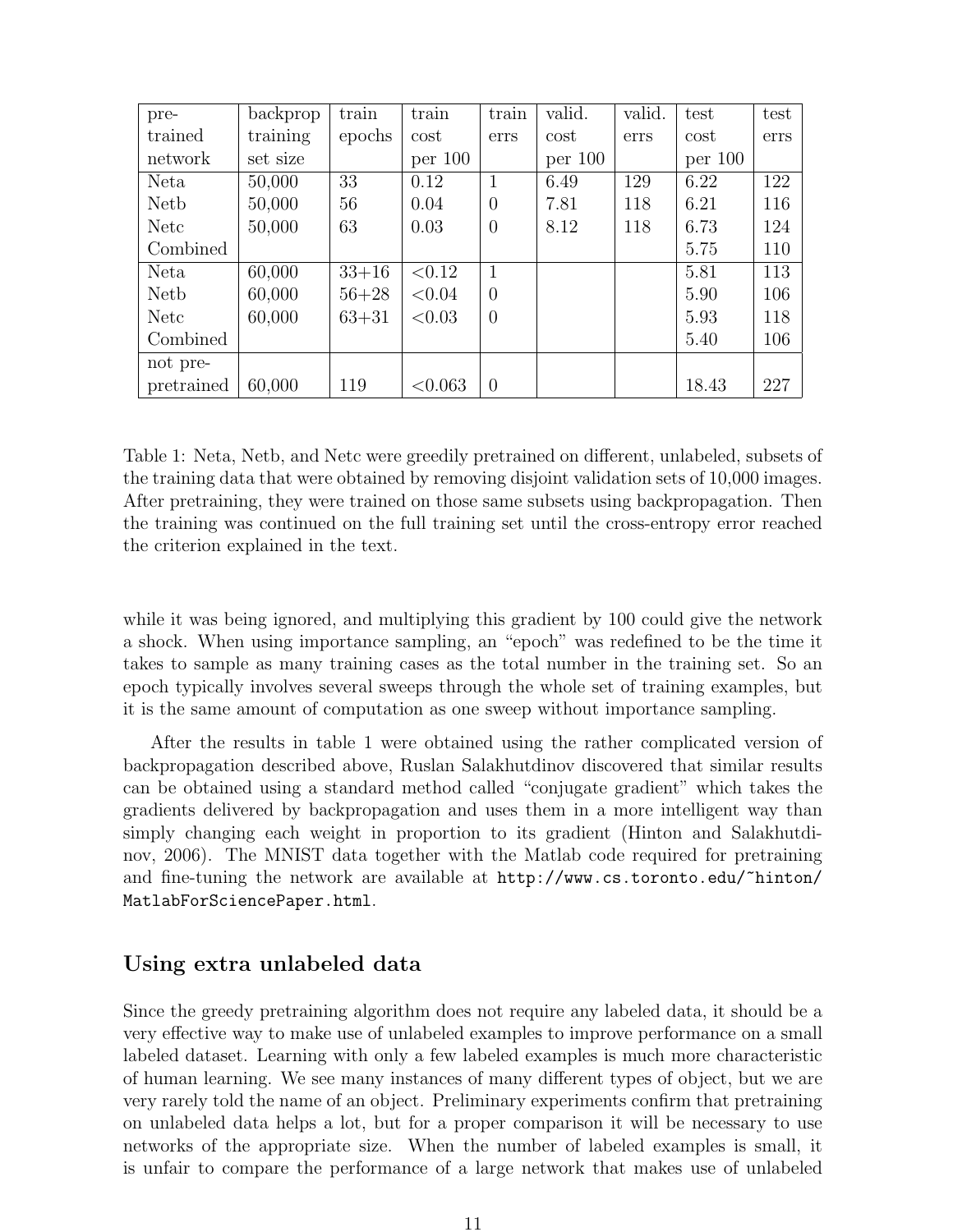examples with a network of the same size that does not make use of the unlabeled examples.

#### Using geometric prior knowledge

The greedy pretraining improves the error rate of backpropagation by about the same amount as methods that make use of prior knowledge about the geometry of images, such as weight-sharing (LeCun et al., 1998) or enlarging the training set by using small affine or elastic distortions of the training images. But pretraining can also be combined with these other methods. If translations of up to 2 pixels are used to create 12 extra versions of each training image, the error rate of the best support vector machine falls from 1.4% to 0.56% (Decoste and Schoelkopf, 2002). The average error rate of the pretrained neural net falls from 1.12% to 0.65%. The translated data is presumably less helpful to the multilayer neural net because the pretraining can already capture some of the geometrical structure even without the translations. The best published result for a single method is currently 0.4%, which was obtained using backpropagation in a multilayer neural net that uses both weight-sharing and sophisticated, elastic distortions (Simard et al., 2003). The idea of using unsupervised pretraining to improve the performance of backpropagation has recently been applied to networks that use weight-sharing and it consistently reduces the error rate by about 0.1% even when the error rate is already very low (Ranzato et al., 2007).

### Using contrastive wake-sleep for generative fine-tuning

Figure 4 shows a multilayer generative model in which the top two layers interact via undirected connections and form an associative memory. At the start of learning, all configurations of this top-level associative memory have roughly equal energy. Learning sculpts the energy landscape and after learning the associative memory will settle into low-energy states that represent images of digits. Valleys in the high-dimensional energylandscape represent digit classes. Directions along the valley floor represent the allowable variations of a digit and directions up the side of a valley represent implausible variations that make the image surprising to the network. Turning on one of the 10 label units lowers one whole valley and raises the other valleys. The number of valleys and the dimensionality of each valley floor are determined by the the set of training examples.

The states of the associative memory are just binary activity vectors that look nothing like the images they represent, but it is easy to see what the associative memory has in mind. First, the 500 hidden units that form part of the associative memory are used to stochastically activate some of the units in the layer below via the top-down, generative connections. Then these activated units are used to provide top-down input to the pixels. Figure 5 shows some fantasies produced by the trained network when the toplevel associative memory is allowed to wander stochastically between low-energy states, but with one of the label units clamped so that it tends to stay in the same valley. The fact that it can generate a wide variety of slightly implausible versions of each type of digit makes it very good at recognizing poorly written digits. A demonstration that shows the network generating and recognizing digit images is available at http://www.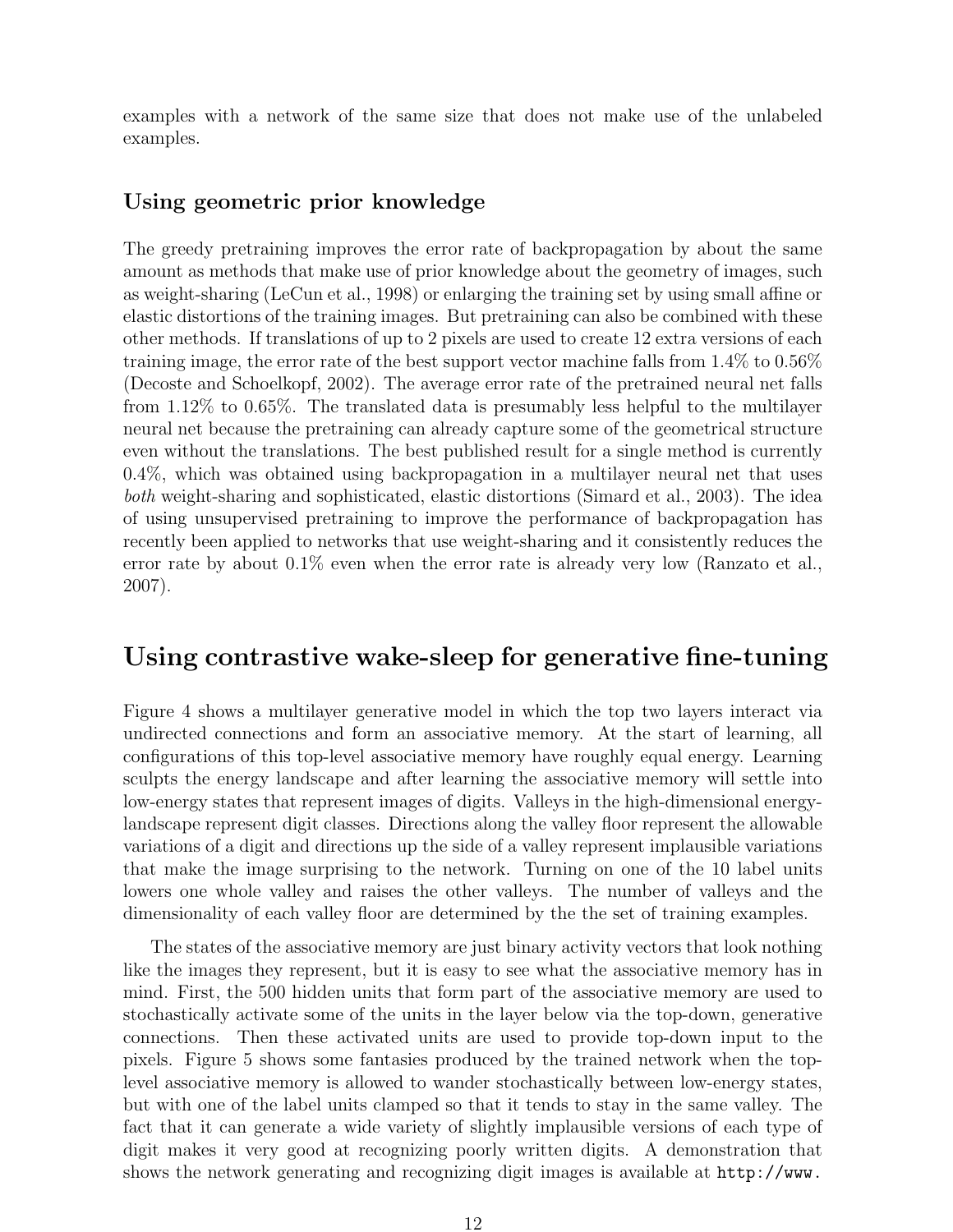

Figure 4: A multilayer neural network that learns to model the joint distribution of digit images and digit labels. The top two layers have symmetric connections and form an associative memory. The layers below have directed, top-down, generative connections that can be used to map a state of the associative memory to an image. There are also directed, bottom-up, recognition connections that are used to infer a factorial representation in one layer from the binary activities in the layer below.

cs.toronto.edu/~hinton/digits.html. In this chapter, each training case consists of an image and an explicit class label, but the same learning algorithm can be used if the "labels" are replaced by a multilayer pathway whose inputs are spectrograms from multiple different speakers saying isolated digits (Kaganov et al., 2006). The network then learns to generate pairs that consist of an image and a spectrogram of the same digit class.

The network was trained in two stages – pretraining and fine-tuning. The layer-bylayer pretraining was the same as in the previous section, except that when training the top layer of 2000 feature detectors, each "data" vector had 510 components. The first 500 were the activation probabilities of the 500 feature detectors in the penultimate layer and the last 10 were the label values. The value of the correct label was set to 1 and the remainder were set to 0. So the top layer of feature detectors learns to model the joint distribution of the 500 penultimate features and the 10 labels.

At the end of the layer-by-layer pretraining, the weight between any two units in adjacent layers is the same in both directions and we can view the result of the pretraining as a set of three different RBM's whose only interaction is that the data for the higher RBM's is provided by the feature activations of the lower RBM's. It is possible, however, to take a very different view of exactly the same system (Hinton et al., 2006). We can view it as a single generative model that generates data by first letting the top-level RBM settle to thermal equilibrium, which may take a very long time, and then performing a single top-down pass to convert the 500 binary feature activations in the penultimate layer into an image. When it is viewed as a single generative model, the weights between the top two layers need to be symmetric, but the weights between lower layers do not. In the top-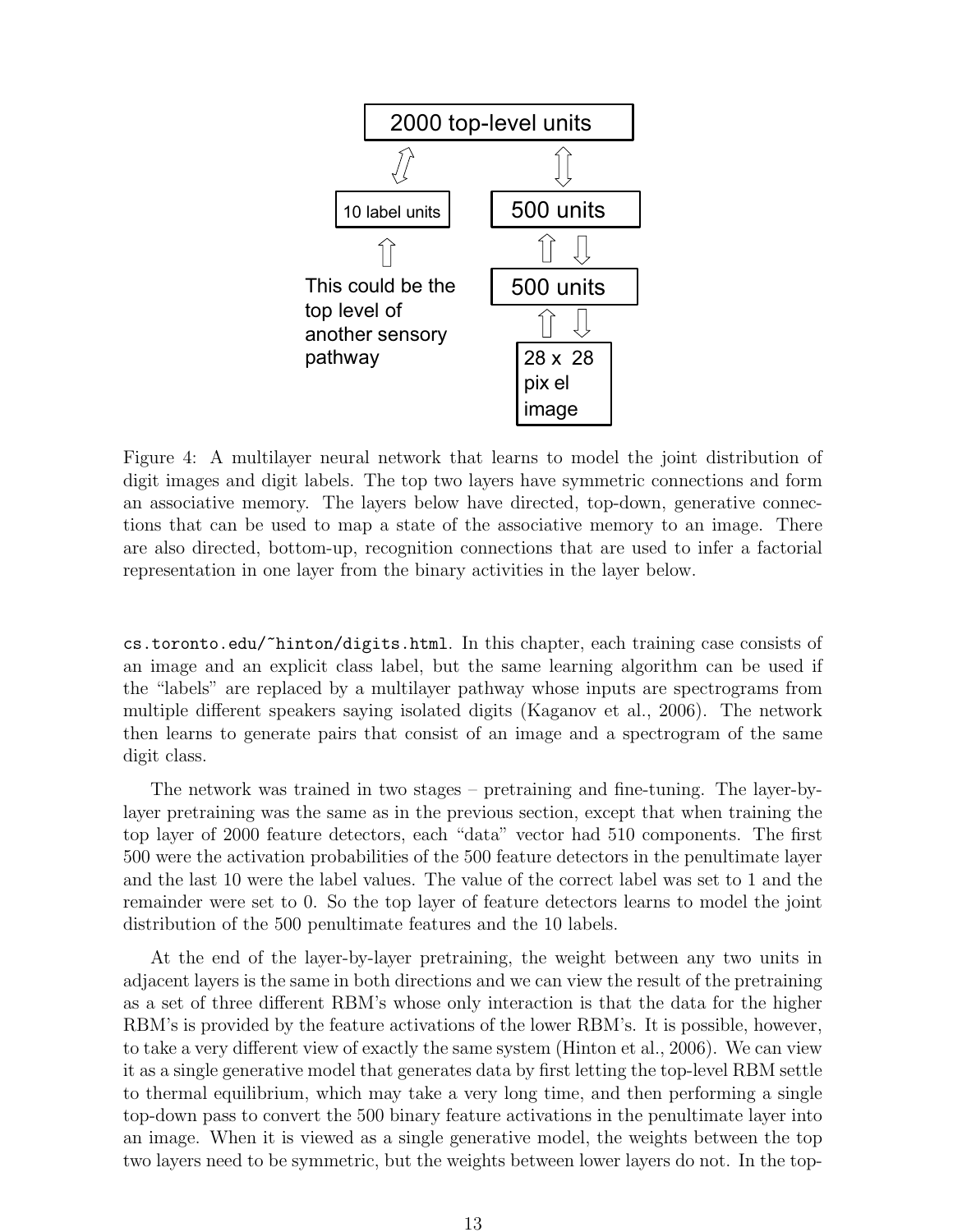

Figure 5: Each row shows 10 samples from the generative model with a particular label clamped on. The top-level associative memory is run for 1000 iterations of alternating Gibbs sampling between samples.

down, generative direction, these weights form part of the overall generative model, but in the bottom-up, recognition direction they are not part of the model. They are merely an efficient way of inferring what hidden states probably caused the observed image. If the whole system is viewed as a single generative model, we can ask whether it is possible to fine-tune the weights produced by the pretraining to make the overall generative model more likely to generate the set of image-label pairs in the training data. The answer is that the generative model can be significantly improved by using a contrastive form of the wake-sleep algorithm. In the lower layers, this makes the recognition weights differ from the generative weights. In addition to improving the overall generative model, the generative fine-tuning makes the model much better at assigning labels to test images using a method which will be described later.

In the standard wake-sleep algorithm, the network generates fantasies by starting with a pattern of activation of the top-level units that is chosen stochastically using only the generative bias of each top-level unit to influence its probability of being on. This way of initiating fantasies cannot be used if the top-two layers of the generative model form an associative memory because it will not produce samples from the generative model. The obvious alternative is to use prolonged Gibbs sampling in the top two layers to sample from the energy landscape defined by the associative memory, but this is much too slow. A very effective alternative is to use the bottom-up recognition connections to convert a image-label pair from the training set into a state of the associative memory and then to perform brief alternating Gibbs sampling which allows the associative memory to produce a "confabulation"that it prefers to its initial representation of the training pair. The toplevel associative memory is then trained as an RBM by using Eq. 4 to lower the energy of the initial representation of the training pair and raise the energy of the confabulation. The confabulation in the associative memory is also used to drive the system top-down, and the states of all the hidden units that are produced by this generative, top-down pass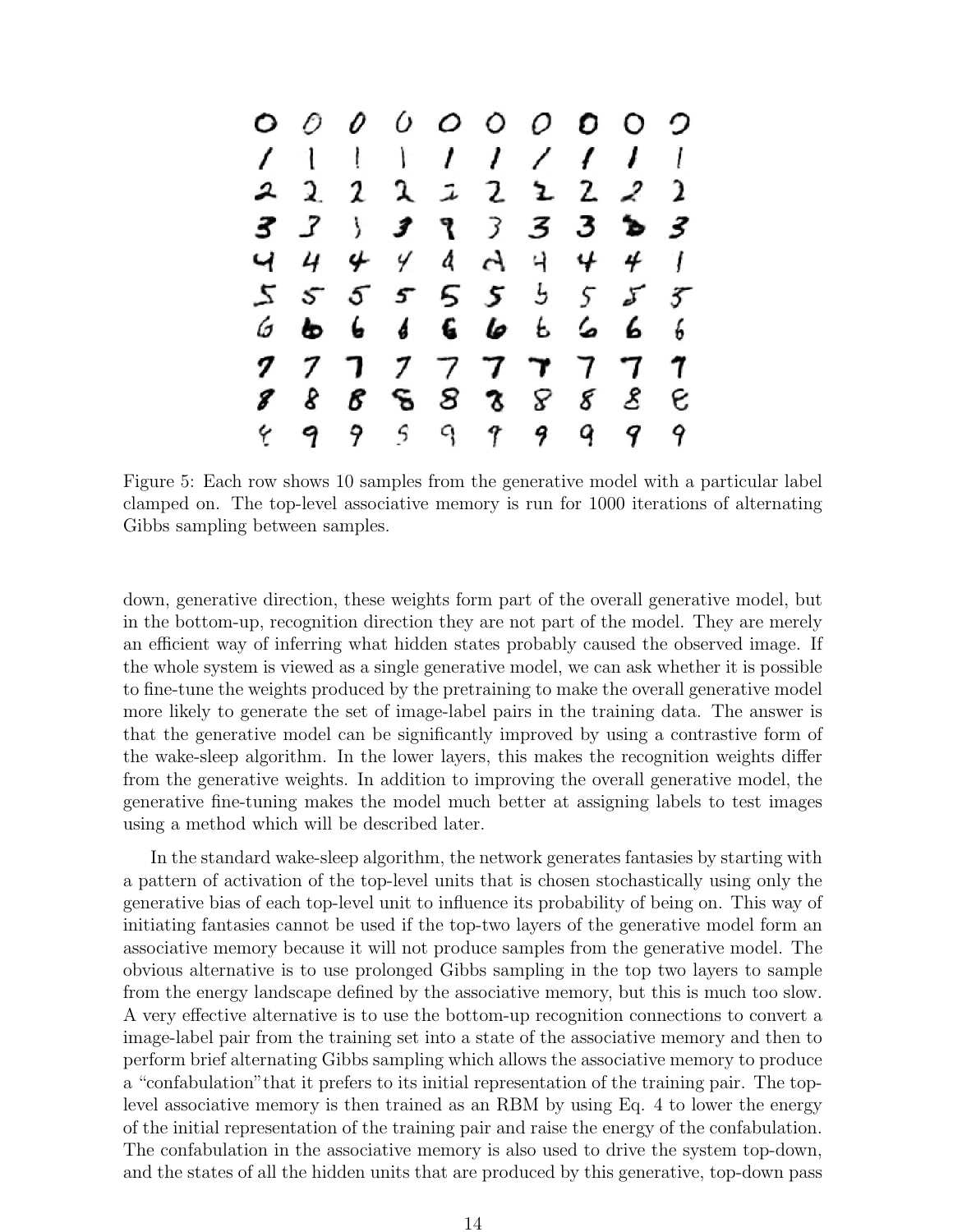are used as targets to train the bottom-up recognition connections. The "wake" phase is just the same as in the standard wake-sleep algorithm: After the initial bottom-up pass, the top-down, generative connections in the bottom two layers are trained, using Eq. 2, to reconstruct the activities in the layer below from the activities in the layer above. The details are given in (Hinton et al., 2006).

Fine-tuning with the contrastive wake-sleep algorithm is about an order of magnitude slower than fine-tuning with backpropagation, partly because it has a more ambitious goal. The network shown in figure 4 takes a week to train on a 3GHz machine. The examples shown in figure 2 were all classified correctly by this network which gets a test error rate of 1.25%. This is slightly worse than pretrained networks with the same architecture that are fine-tuned with backpropagation, but it is better than the 1.4% achieved by the best support vector machine on the permutation-invariant version of the MNIST task. It is rare for a generative model to outperform a good discriminative model at discrimination.

There are several different ways of using the generative model for discrimination. If time was not an issue, it would be possible to use sampling methods to measure the relative probabilities of generating each of the ten image-label pairs that are obtained by pairing the test image with each of the 10 possible labels. A fast and accurate approximation can be obtained by first performing a bottom-up pass in which the activation probabilities of the first layer of hidden units are used to compute activation probabilities for the penultimate hidden layer. Using probabilities rather than stochastic binary states suppresses the noise due to sampling. Then the vector of activation probabilities of the feature detectors in the penultimate layer is paired with each of the ten labels in turn and the "free energy" of the associative memory is computed. Each of the top-level units contributes additively to this free energy, so it is easy to calculate exactly (Hinton et al., 2006). The label that gives the lowest free-energy is the network's guess.

Fitting a generative model constrains the weights of the network far more strongly than fitting a discriminative model, but if the ultimate objective is discrimination, it also wastes a lot of the discriminative capacity. This waste shows up in the fact that after fine-tuning the generative model, its discriminative performance on the training data is about the same as its discriminative performance on the test data – there is almost no overfitting. This suggests one final experiment. After first using contrastive wake-sleep for fine-tuning, further fine-tuning can be performed using a weighted average of the gradients computed by backpropagation and by contrastive wake-sleep. Using a validation set, the coefficient controlling the contribution of the backpropagation gradient to the weighted average was gradually increased to find the coefficient value at which the error rate on the validation set was minimized. Using this value of the coefficient, the test error rate was 0.97% which is the current record for the permutation-invariant MNIST task. It is also possible to combine the gradient from backpropagation with the gradient computed by the pretraining (Bengio et al., 2006). This is much less computational effort than using contrastive wake-sleep, but does not perform as well.

#### Acknowledgments

I thank Yoshua Bengio, Yann LeCun, Peter Dayan, Sam Roweis, Terry Sejnowski, Max Welling and my past and present graduate students for their numerous contributions to these ideas. The research was supported by NSERC, CFI and OIT. GEH is a fellow of the Canadian Institute for Advanced Research and holds a Canada Research Chair in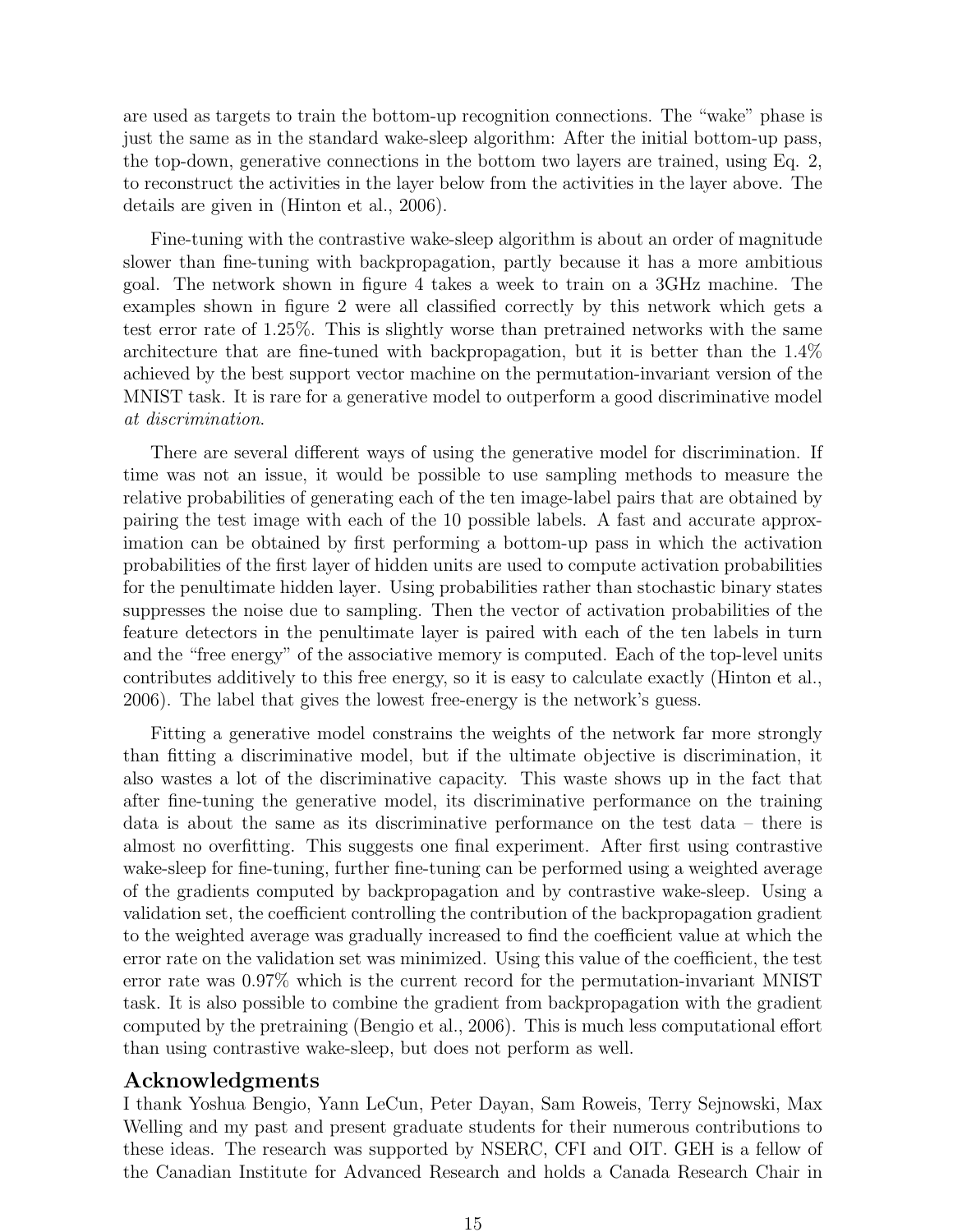machine learning.

## References

- Bengio, Y., Lamblin, P., Popovici, D., and Larochelle, H. (2006). Greedy layer-wise training of deep networks. In Technical Report 1282, Department of Data Processing and Operations Research, University of Montreal.
- Bryson, A. and Ho, Y. (1975). Applied optimal control. John Wiley & Sons.
- Decoste, D. and Schoelkopf, B. (2002). Training invariant support vector machines. Machine Learning, 46:161–190.
- Hinton, G. E., Dayan, P., Frey, B. J., and Neal, R. (1995). The wake-sleep algorithm for self-organizing neural networks. Science, 268:1158–1161.
- Hinton, G. E., Osindero, S., and Teh, Y. W. (2006). A fast learning algorithm for deep belief nets. Neural Computation, 18.
- Hinton, G. E. and Salakhutdinov, R. R. (2006). Reducing the dimensionality of data with neural networks. Science, 313:504-507.
- Jabri, M. and Flower, B. (1992). Weight perturbation: an optimal architecture and learning techniquefor analog VLSI feedforward and recurrent multilayer networks. IEEE Transactions on Neural Networks, 3(1):154–157.
- Kaganov, A., Osindero, S., and Hinton, G. E. (2006). Learning the relationship between spoken digits and digit images. In Technical Report, Department of Computer Science, University of Toronto.
- Karni, A., Tanne, D., Rubenstein, B., Askenasy, J., and Sagi, D. (1994). Dependence on REM sleep of overnight improvement of a perceptual skill. *Science*, 265(5172):679.
- LeCun, Y. (1985). Une procédure d'apprentissage pour réseau a seuil asymmetrique (a learning scheme for asymmetric threshold networks). In *Proceedings of Cognitiva 85*, pages 599–604, Paris, France.
- LeCun, Y., Bottou, L., Bengio, Y., and Haffner, P. (1998). Gradient-based learning applied to document recognition. Proceedings of the IEEE, 86(11):2278–2324.
- LeCun, Y., Huang, F.-J., and Bottou, L. (2004). Learning methods for generic object recognition with invariance to pose and lighting. In *Proceedings of CVPR'04*. IEEE Press.
- Mazzoni, P., Andersen, R., and Jordan, M. (1991). A More Biologically Plausible Learning Rule for Neural Networks. Proceedings of the National Academy of Sciences, 88(10):4433–4437.
- Merzenich, M., Kaas, J., Wall, J., Nelson, R., Sur, M., and Felleman, D. (1983). Topographic reorganization of somatosensory cortical areas 3b and 1 in adult monkeys following restricted deafferentation. Neuroscience, 8(1):33–55.